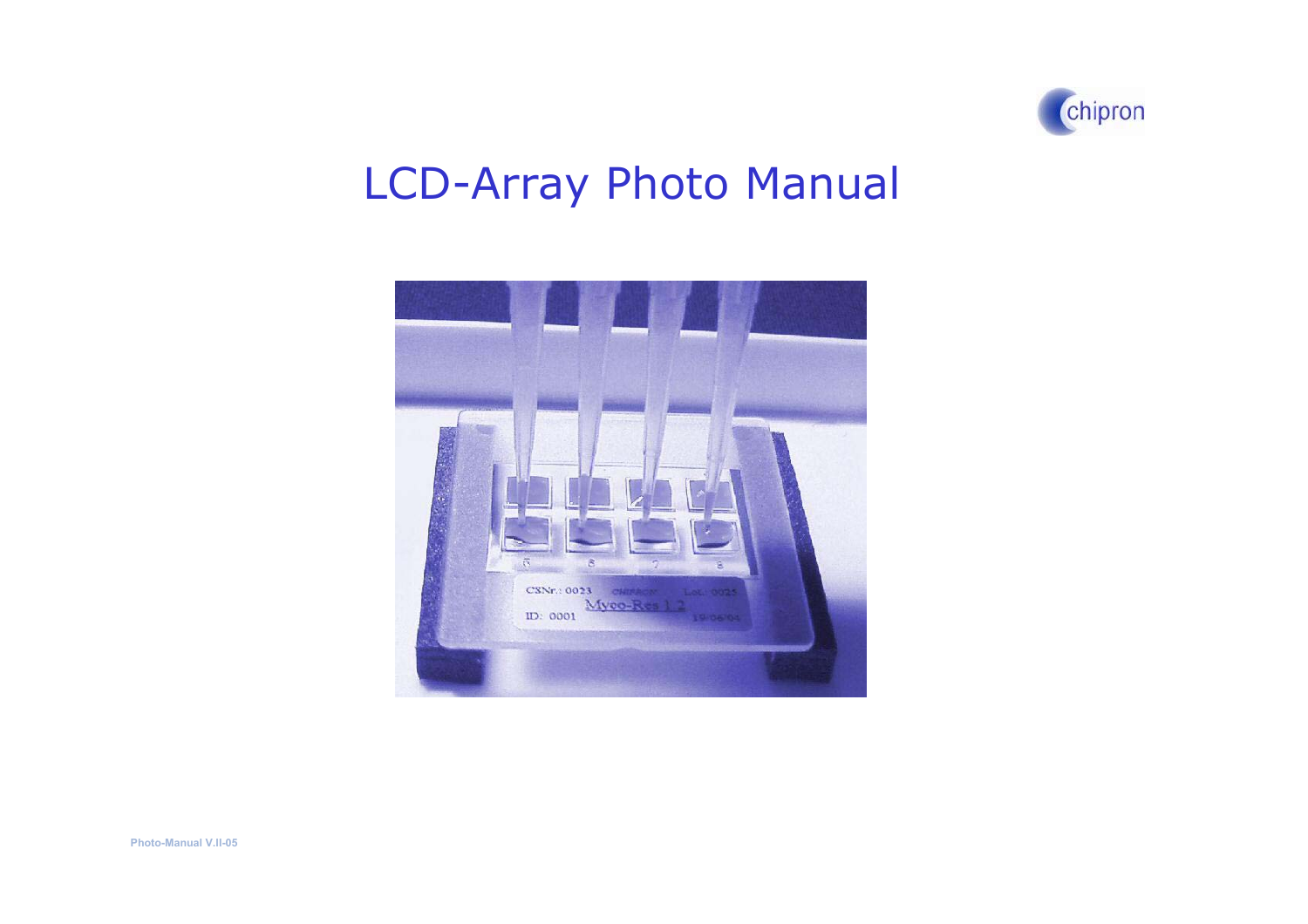

#### LCD-Array Kit Content

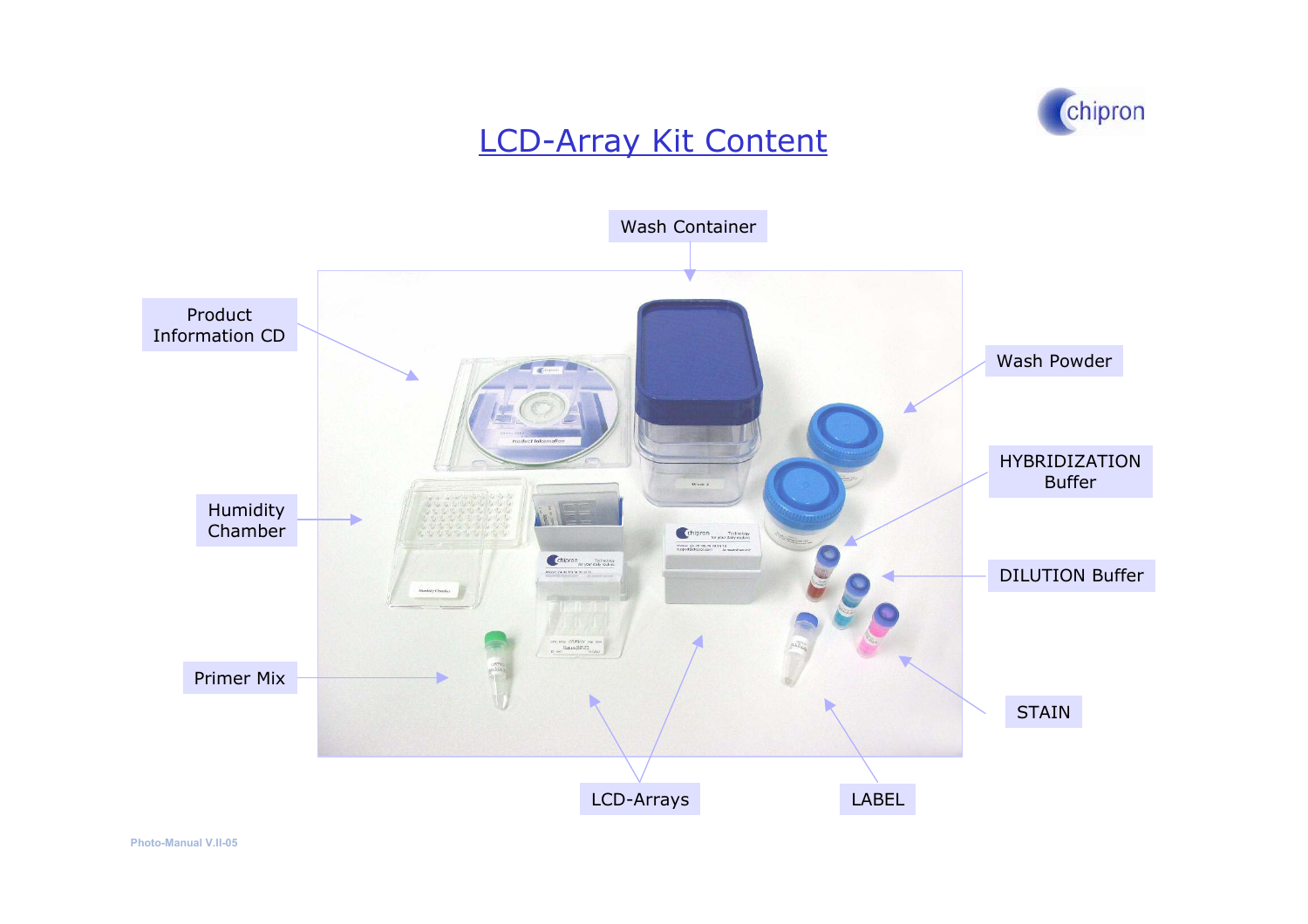

### Humidity Chamber



**Dispe nse 250 µl of w ater i n o ne corner of the humidity chamber.**

#### **2**2 Hybridization Mix



- **Preload e ach vessel of one 8-well strip with the appropriate amount of h ybridization buffer.**
- **Add the appropriate amount of PCReaction to th e respective vessel and mix well b y pipetting up and down.**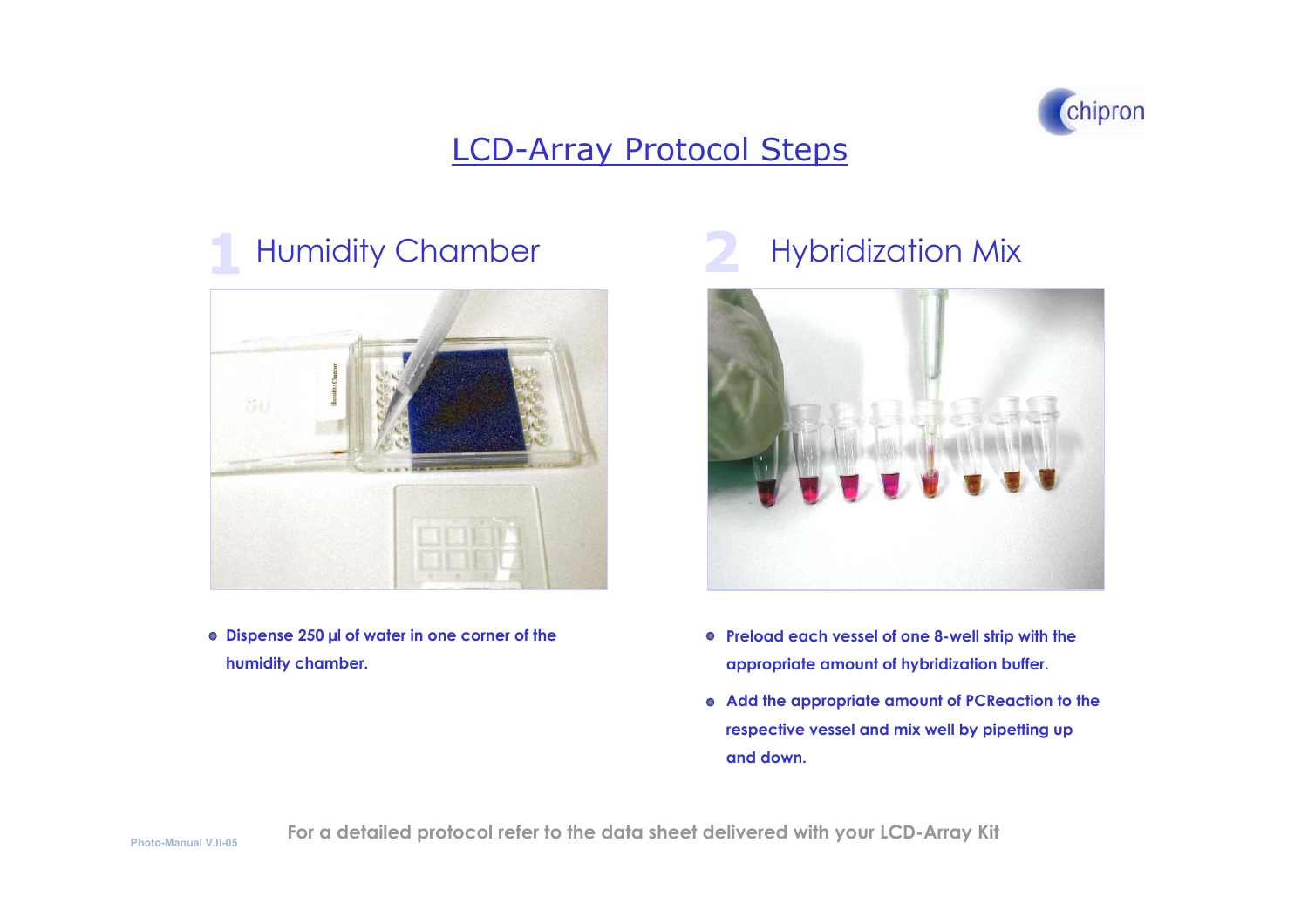

#### **3**Chip Loading



- **Place the c hip i n the center of the humidity c hamber on top of the foam pad.**
- Apply 30  $\mu$ l of the hybridisation mix to the respective **field of the chi p witho ut touching the reacti one zone with the pip et tip.**

## **Incubation**



- **Close the humidity cha mber with the lid and transfer the chamber to the preheated water bath or incubator.**
- **Incubate the sli de for 30 minutes at the temp eratureindi c ated i n the protocol.**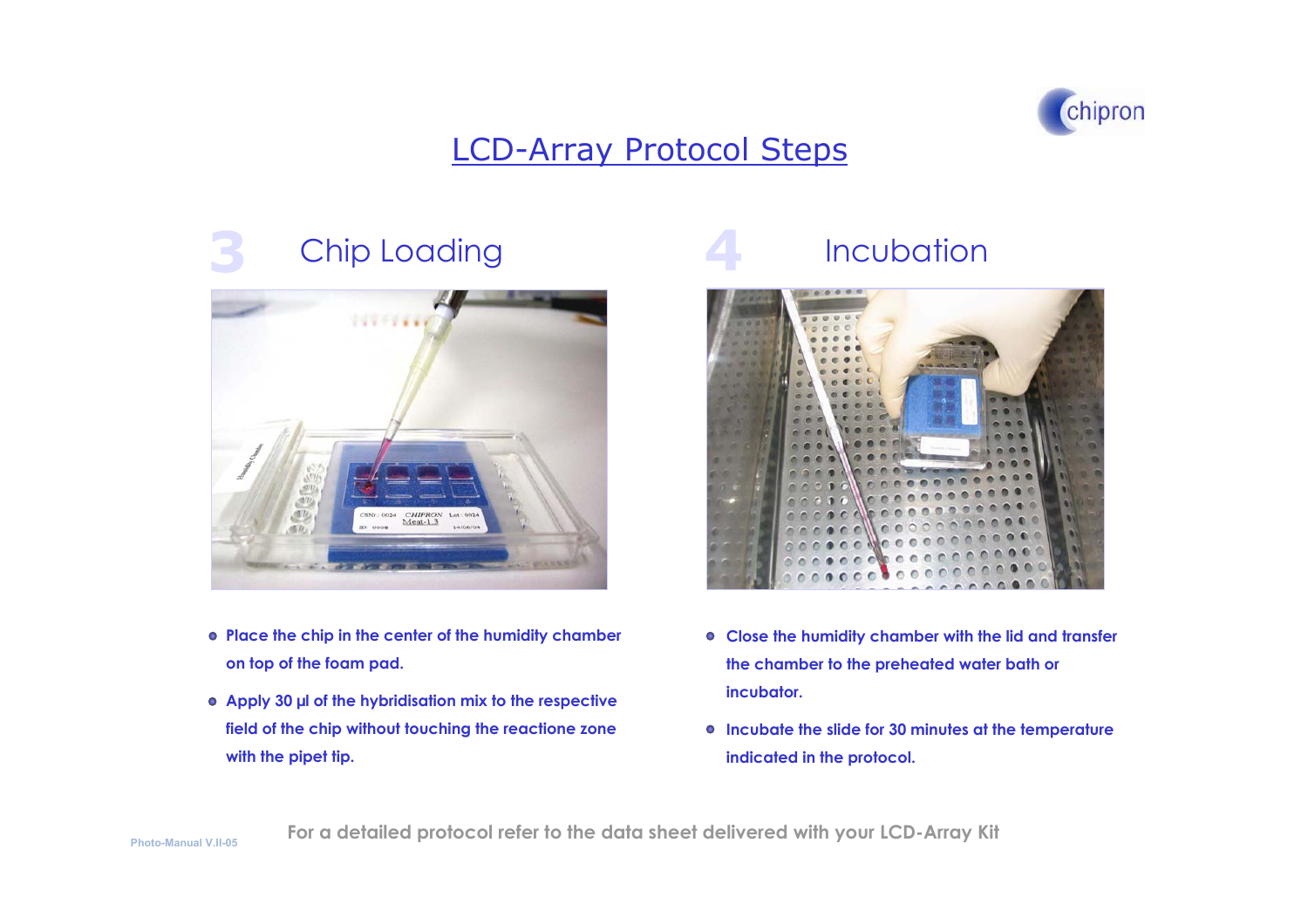

### Washing



- **Submerge th e chip in wash container 1 and m ove it slowly forward and backward for 10 sec.**
- **Transfer the chip to container 2 and repeat th e procedure.**

## Washing



- **Transfer the chip to cont ainer 3 and i ncubate for 1 min.**
- **Remove the chip from container 3 and drain excess liquid.**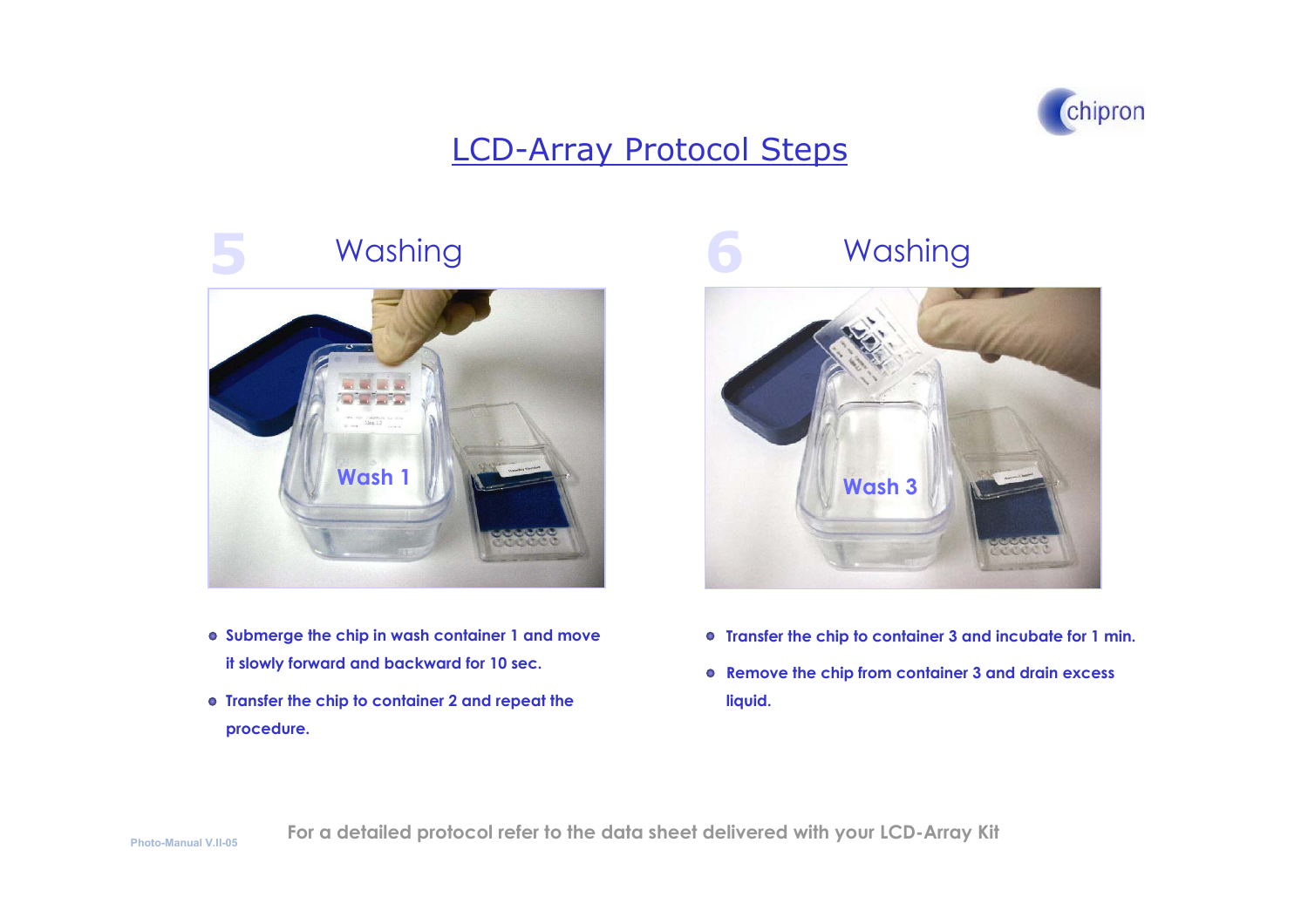

# Drying



**Plac e th e chip in a Chipron transport container and close the lid.**

## Drying



**Position th e container in a c entrifuge bucket and spin at ~ 1000 rpm for 1 min.**

(use a s econ d Chipron c ontainer as counter w eight)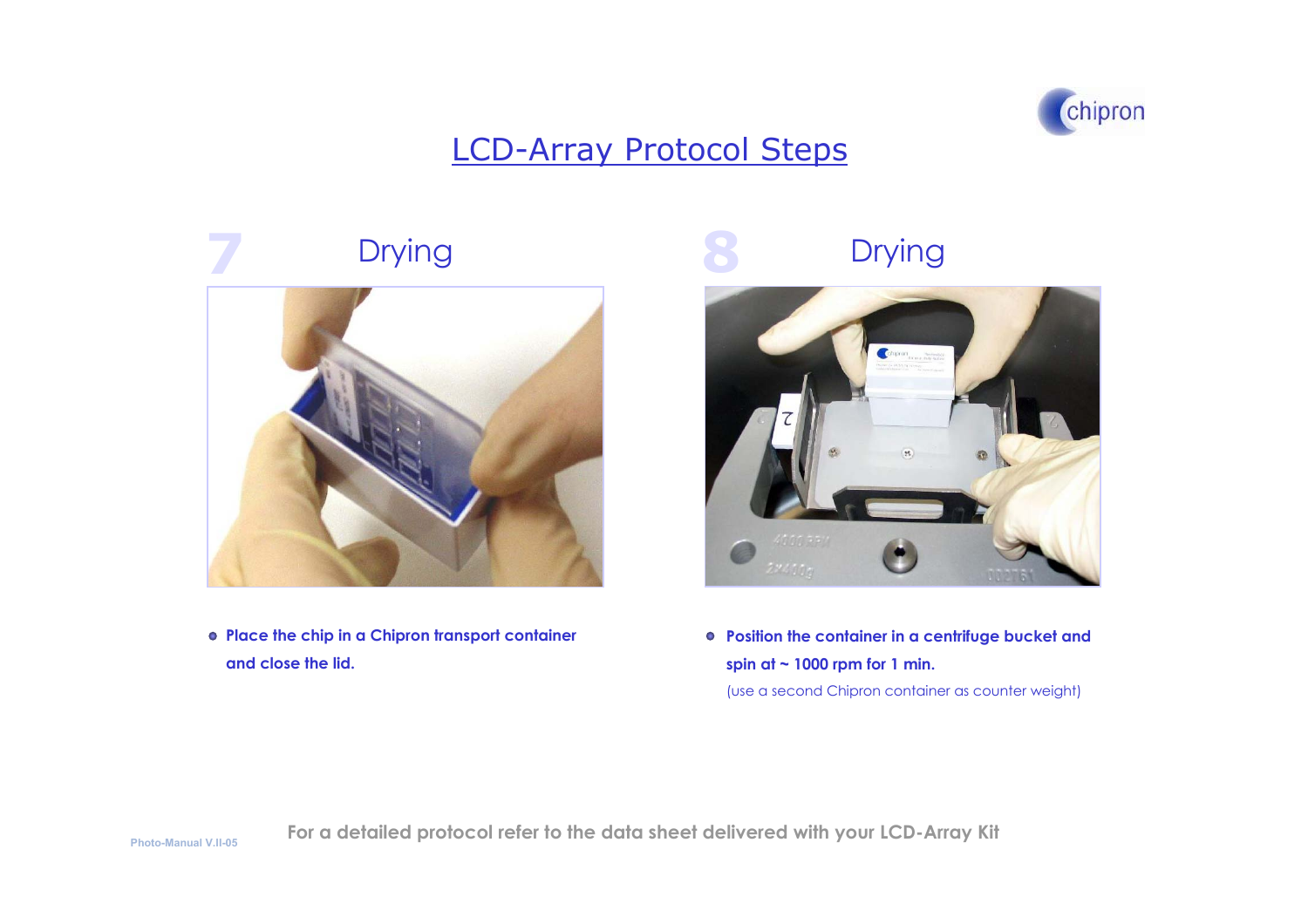

## **9 1** Label Mix



**Prepare the label mix for eight fields b y combining 2 µl of LABEL and 298 µl of Label DIL UTIO N Buffer**

#### **0**Labelling



- **Apply 3 0 µl of label mix to e a c h field of the slide witho ut scratching t he surface with the pip ette tip.**
- **Incubate for 5 min at room temperature**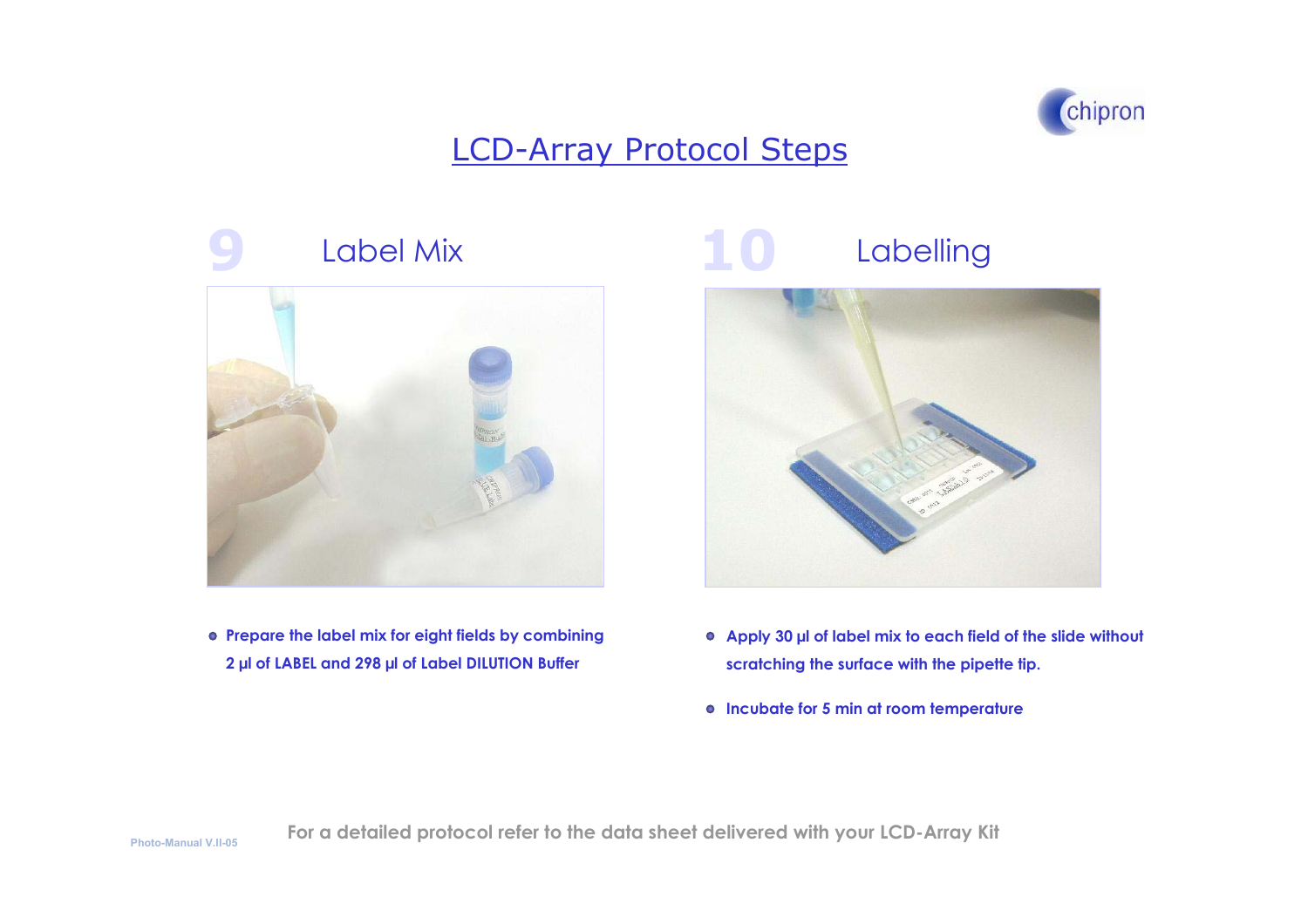

# **11**





- **Replace the w ash sol ution i n container 1-3 andrepeat the wash procedure as under step 5 + 6.**
- **Dry the slide by centrifugati on as under step 7 + 8**

## Wash + Drying **12** Apply Stain



- Apply 30 µl of STAIN to each field of the slide without **scratching the surface with the pipet tip.**
- **Work fast since the optimal staining can be reached within a minute** (depending on amplicon concentration)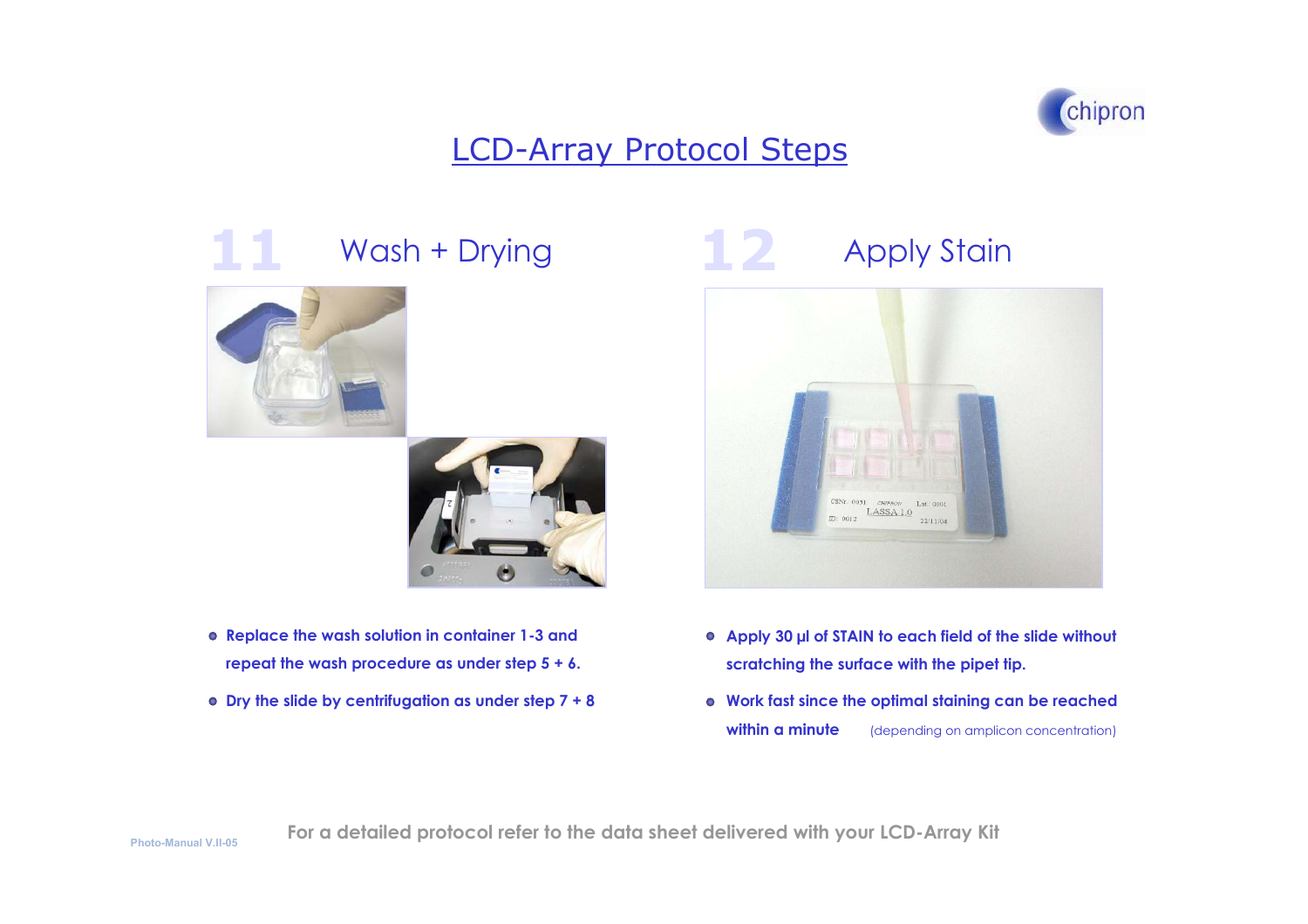

# **13**



**Carefully monit or the staining process and stop b y rinsing the slide in wash container 3**

## Staining **14** Wash + Drying





**Rinse the slide shortly in w ash container 3.**

(use th e same w ash s olution from ste p 11 )

**Dry the slide by centrifugati o n as under ste p 7 + 8.**